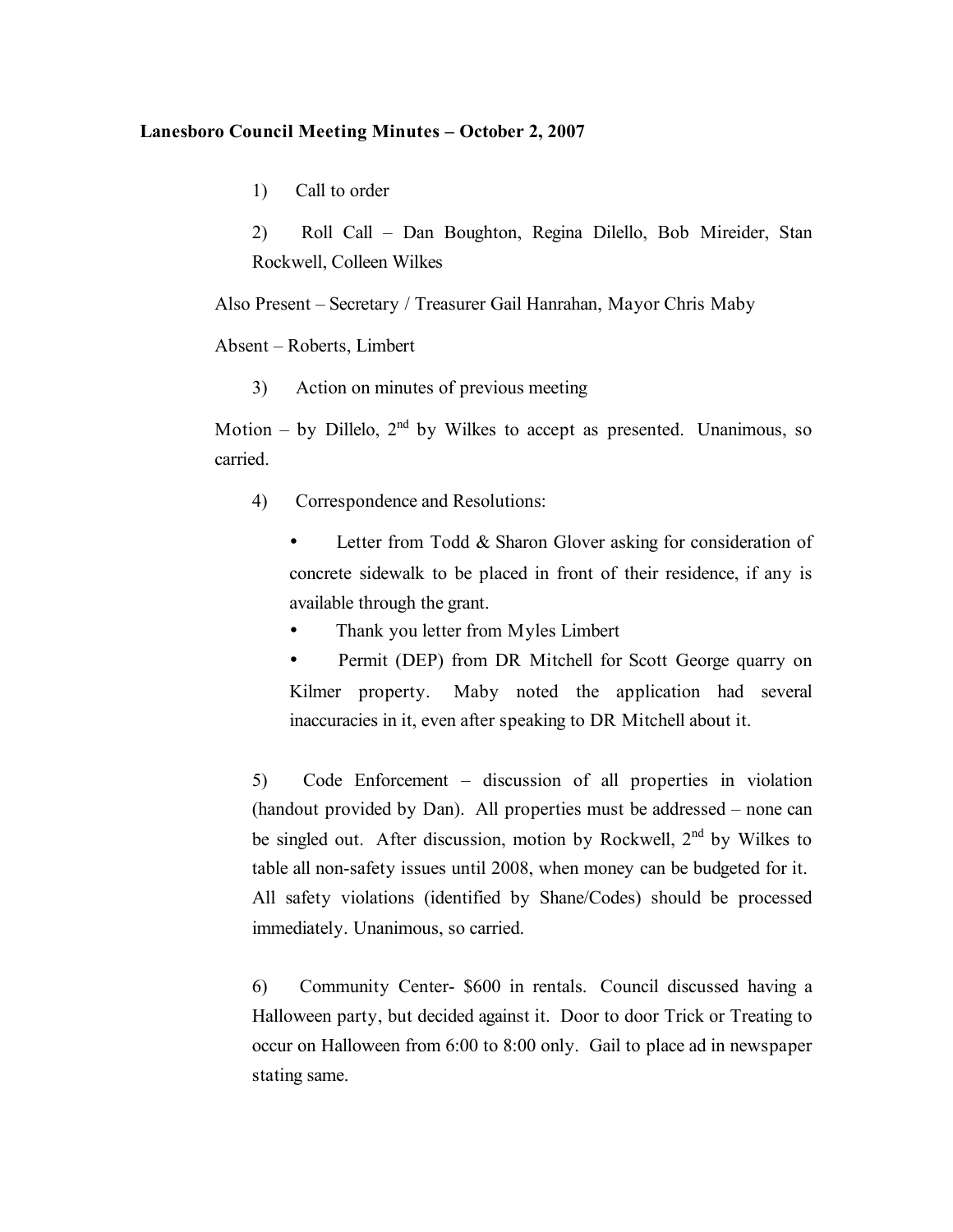7) Unfinished business:

Nine county arts festival moved from Lanesboro to multiple locations in Susquehanna. There was an offer of putting a teen coffee shop in the Community Center, which was declined due to the likelihood of no one using it. Unknown when or why the decision was made to move it, and Maby found out about it only after seeing a brochure promoting in Hallstead.

• Budget work meeting – **Rescheduled for October 26 at 6:15**. This is not a public meeting, the budget has to be put together and then advertised for public review prior to a vote.

 $$64,100$  grant – no money yet, should have been here in mid-September per DCED letter. See mayor's report for additional info.

8) Mayor's Report:

PennDOT contacted about cleaning the ditches and paving the rutting in the roadway that is occurring on SR 171 between the bottom of Jail Hill and Turnpike St . Elwood Litvyn told Mayor the work would be done before the employees break into the winter management groups.

Lindsey John Deere ordered the wrong windshield for the tractor. It was sent back, and the new one should be here in the next four to six weeks.

Have yet to receive the \$64,100 grant that was supposed to be immediately, as discussed in letter sent by Department of Community and Economic Development. The auditor and general counsel for Labor & Industry also sent a certified letter stating they are auditing the grant, and that we must provide proof that prevailing wage is being used. This requires developing a bid package for the project, which will involve hiring an engineer for a plan and bid documents of the proposed improvements. Furthermore, the bid documents will be need to be reviewed by the Solicitor for any legal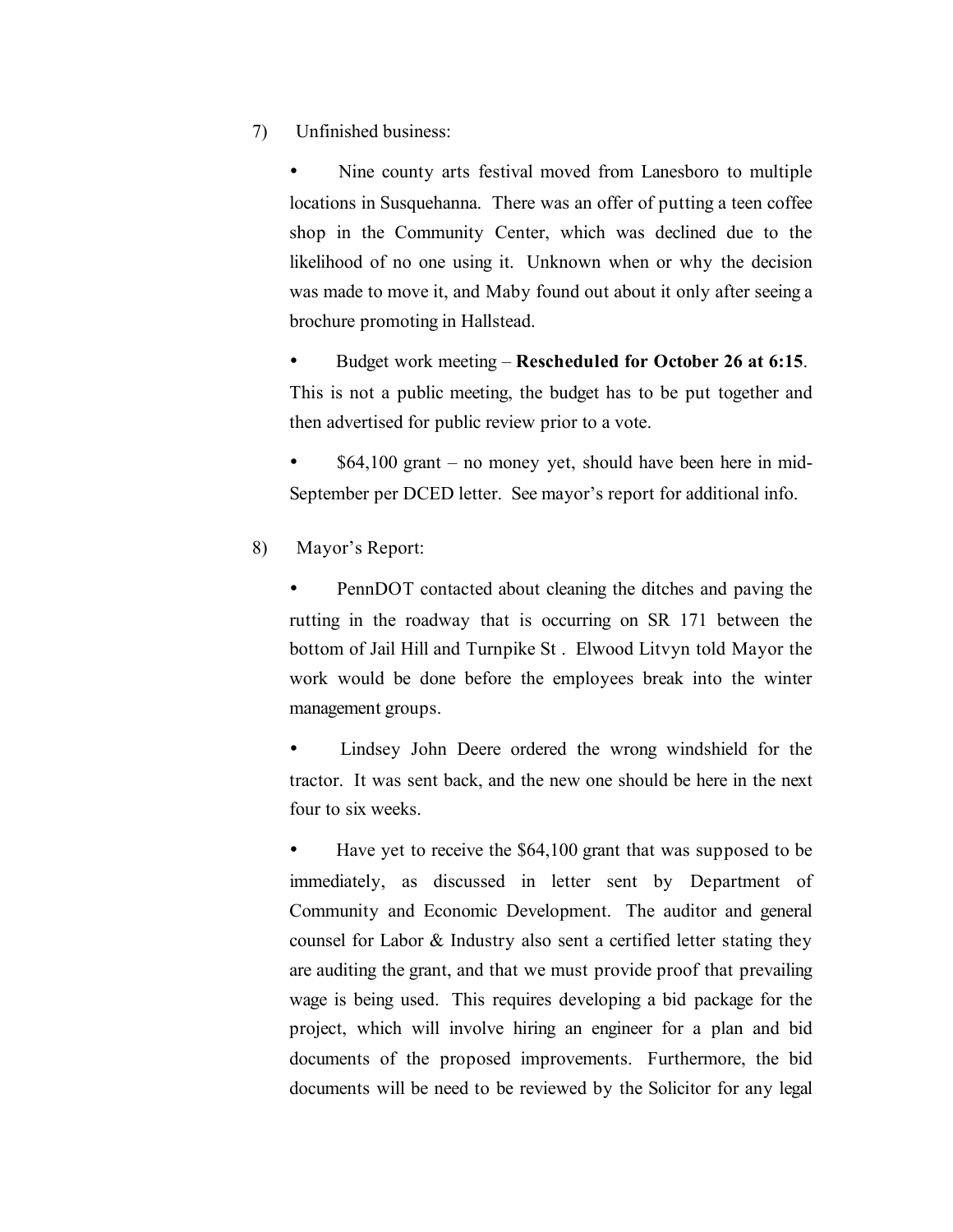discrepancies. Mayor has verified the grant can cover the cost of the engineering, but notes this will reduce the money available for the project. Expect engineering costs to be around \$6,500 to \$9,000, which is about ten to fifteen percent of the grant. Professional services do not need to be bid per state borough code, but a contract must be entered into with an engineering firm for compliance. This needs to be done immediately so that the work can be completed this fall as soon as the money gets here. Ideally, the firm would be hired, with the plans and bid documents developed immediately so they can be advertised and awarded at the next council meeting. After discussion, motion by Colleen,  $2<sup>nd</sup>$  by Stan to contract with Gene Beautz for developing contract plans and bid documents, as long as work can be completed within 2 weeks of signed contract and cost is less than \$6,410. Mireider for, Boughton and Dillelo against. Motion carried three to two. Council asked Maby to develop RFP, Mirieder will deliver when complete.

• Tom Yoniski from Senator Baker's office has coordinated the return of the \$20,000 from the Jail Hill project. SCHRA will then be sending us the money, which must be used for the Community Center. This also requires development of plans, specs, and bid docs after the improvements have been identified. Maby would like to see the money used for replacement doors and insulating and restoring the back wall of the building, with the back door enlarged with an overhang canopy, and the front door reduced in size. Remaining money could be used for paving the parking lot, which would eliminate the mud puddles and tracking of dirt into the facility. Since the costs will be under \$20,000 prevailing wage is not required. Professional services do not need to be bid per state borough code, but a contract should be entered into with an engineering firm so that everyone is bidding on the same thing. SCHRA has Gene Beautz as their architect, if Lanesboro wants them to administer the project. After discussion, council identified the tentative improvements as replacement doors (larger double door in back, single smaller door in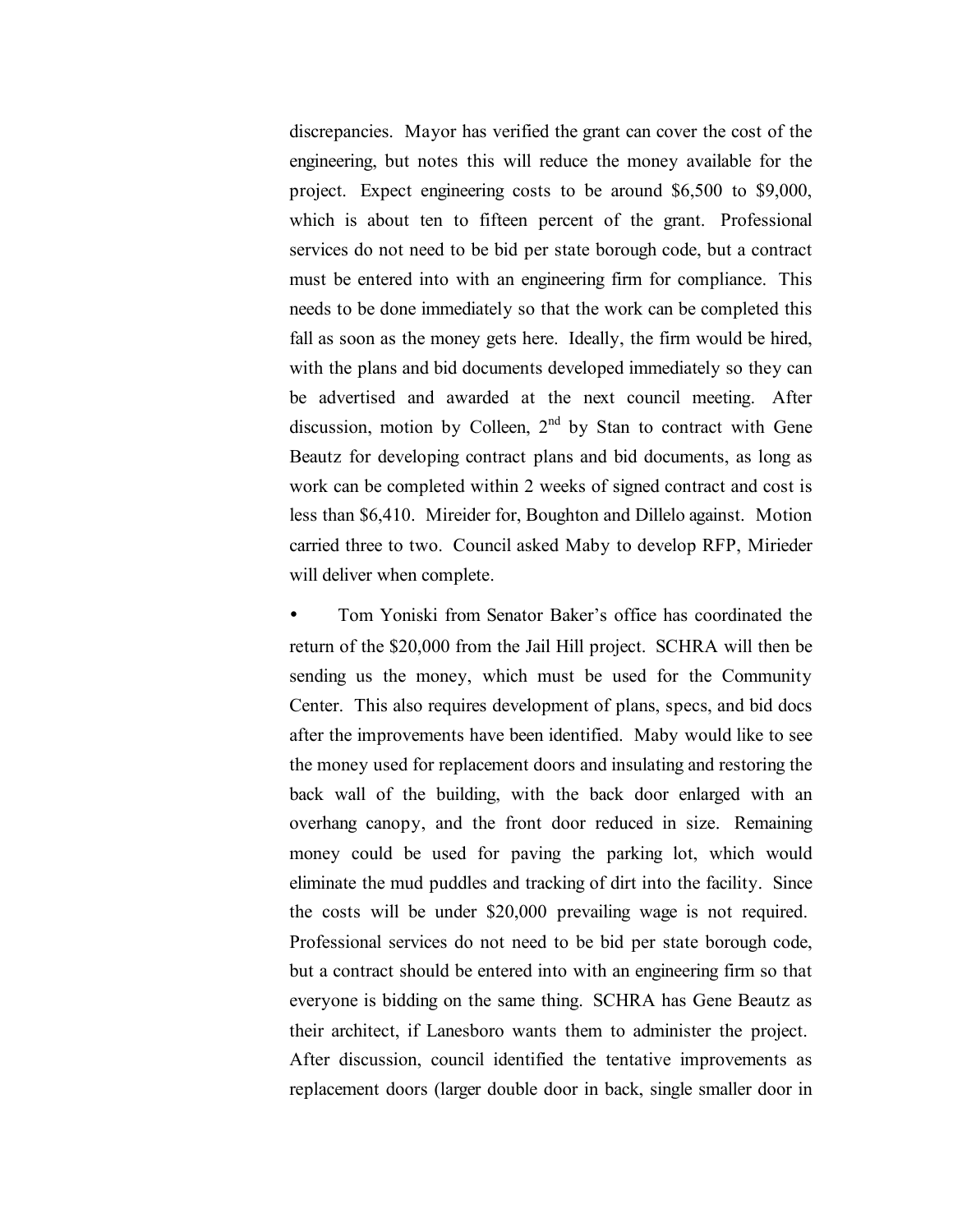front), canopy over the back door, floor refinishing, new furnace with central air, and paving of the parking lot. Regarding hiring an engineering firm, motion by Rockwell,  $2<sup>nd</sup>$  by Wilkes to ask Gene Beautz for a proposal for doing this work. Mireider, Dillelo for, Boughton against. Motion carried four to one. Council asked Maby to develop RFP, Mirieder will deliver when complete**.**

Soccer league has started construction of the concession stand / storage facility at the Tom & Ada Luciana Sports Park . The park was named by Bill Roberts and Jeannine Keefer, who donated the land to Lanesboro for construction of a children's sports park. Mayor noted that due to the recent improvement work that was started at the Oakland field, our field is now hosting all of the 6 and 8 year old soccer games and practices. It would not have been possible without the land donation by Bill & Jeannine and the strong effort put forth by the Susquehanna Community Youth Soccer Association to get it up and running. The driveway permit for the soccer field was approved by PennDOT and is now on record. A building permit was secured for the concession stand, and the soccer association also confirmed with the State Agricultural Board what can be sold without a permit vs. needing a permit.

• After agreeing to return the \$20,000 to SCHRA for the Jail Hill project, the Louis Berger Group has been retained by PennDOT to determine the historical value of the Jail, one of the last pieces that need to be answered in order for the project to move forward.

Maby would like to see the property where the cannon is located advertised for purchase (approximately 9 acres, including a portion of the island). The American Legion has already indicated they prefer the cannon be moved to Community Park . Selling the property would return it to the tax rolls and possibly allow another house to be built. After discussion, motion by Stan to authorize solicitor to advertise property as soon as possible, with council reserving the right to reject any and all bids. 2<sup>nd</sup> by Dillelo. Mirieder,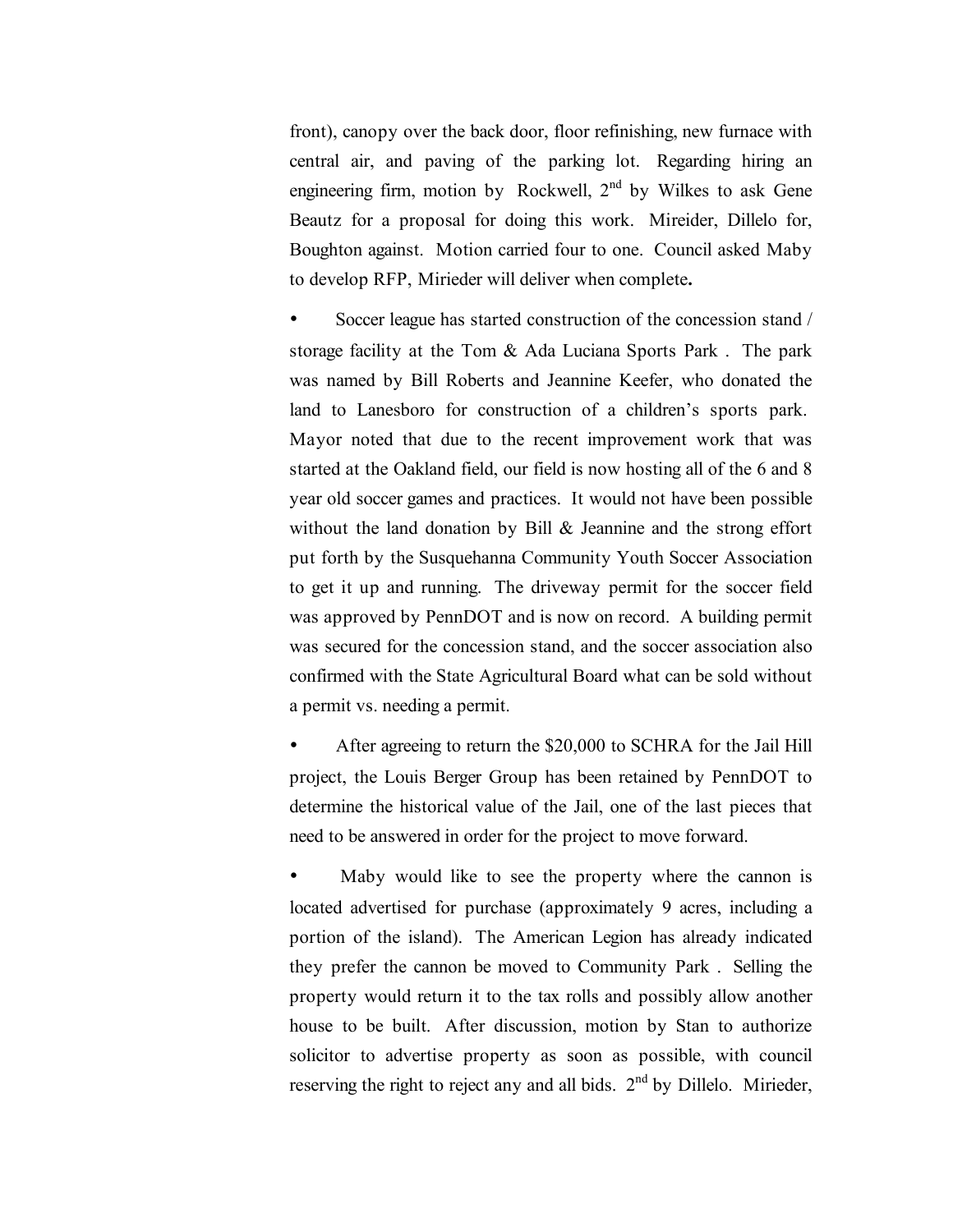Wilkes for, Boughton against. Motion carried four to one. *NOTE: Maby contacted Dewitt Wednesday, 10/3/07 and asked him to start the process.*

Council needs to decide what to do the current police car once the new one arrives. Maby would like to sell the car, purchase a metal roof type structure (similar to the one on display at French's) and put the remaining money in a police account, to be used on an asneeded basis in the future (maintenance, equipment, etc). After discussion, council tabled for future discussion.

Need to place an ad for snow plow drivers, as neither driver from last year is interested in doing the work again. Jim Maby will continue to snow removal along the sidewalks with the tractor. Mayor wants to hire two people – one for a 4:30 am to 1 pm shift, and a second from 1 pm to 9:30 pm shift. They will be on call for those hours and used only when needed. They will also be responsible for loading their own anti-skid and salt. Mayor has confirmed with Oakland they will share facilities as done last year, with the exception of Lanesboro ordering their own salt (first shipment scheduled to be delivered in the next month). After discussion, motion by Dilello,  $2<sup>nd</sup>$  by Wilkes authorizing Maby to proceed as presented. Council will review letters of interest at November meeting and select new employee's Unanimously carried.

Letter sent to PAWC regarding sidewalk that was removed during service entrance repairs last year near Cleveland 's on Main St , and in front of Morris on North Main St . The sidewalk will be replaced in kind with new concrete within two weeks.

Letter from Tri-Boro Municipal Authority, requesting assistance in purchasing a jetting unit. The cost is approximately \$30,000. Tri-Boro is asking Oakland, Lanesboro, and Susquehanna each to contribute \$5,000. The remainder of the purchase cost will be paid for by Tri-Boro. The money is not immediately needed, but a resolution stating our intent of providing the \$5,000 is at this